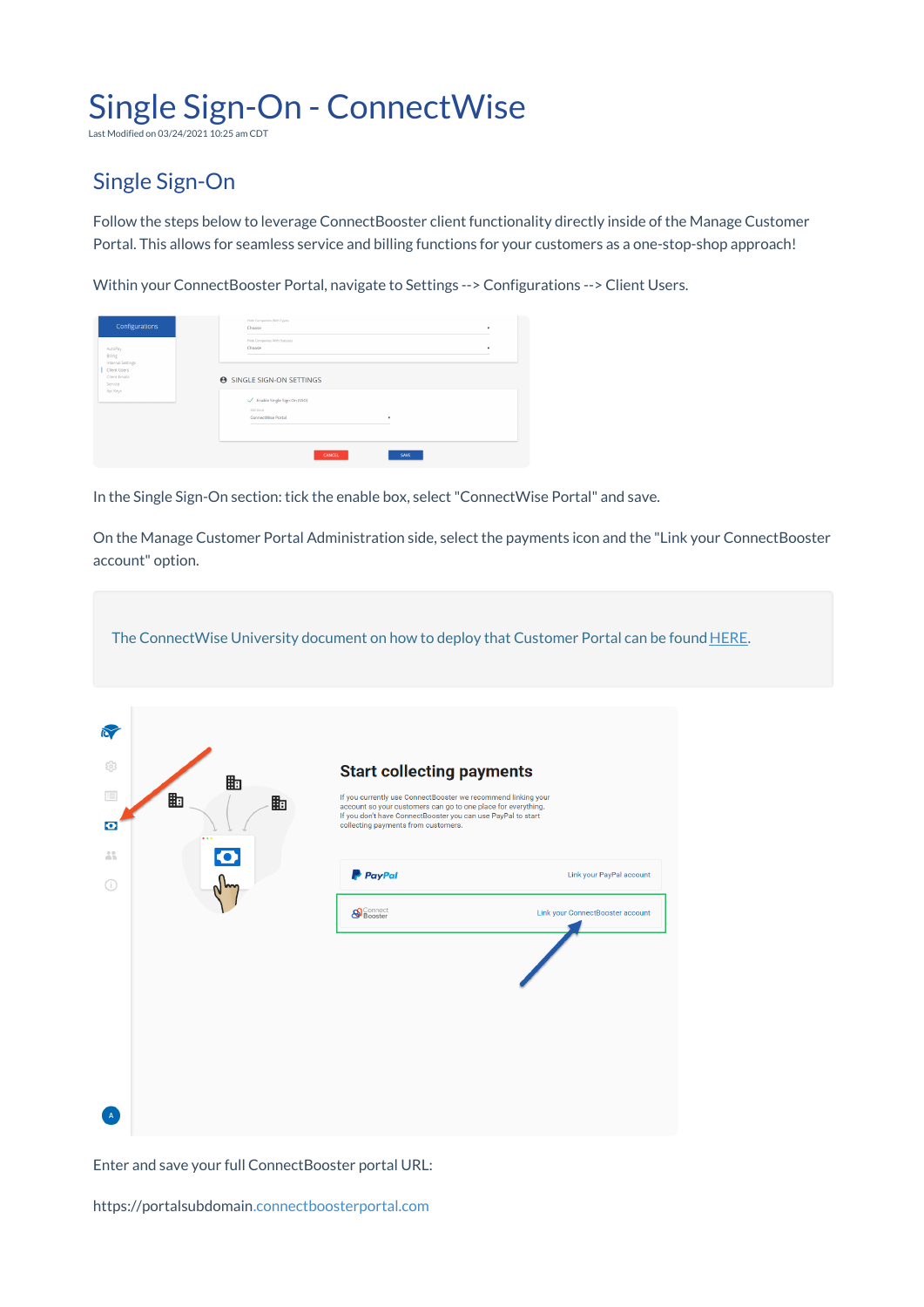NOTE: Please ensure to not include a "/" at the end of the URL.



Lastly, ensure permissions for appropriate customers are set to "Billing Admin".

## **Permission Role**

Change the permission role for:



That's it!

## Troubleshooting:

Below are a few common reasons for the SSO functionality to fail.

1. The contact and email address *needs to exist* in Manage *and have sync'dwith a customer record* within your ConnectBooster portal.

Please make sure this email is NOT also associated with an Internal User in ConnectBooster.

2. The ConnectBooster contact record can NOT be "Revoke Access".